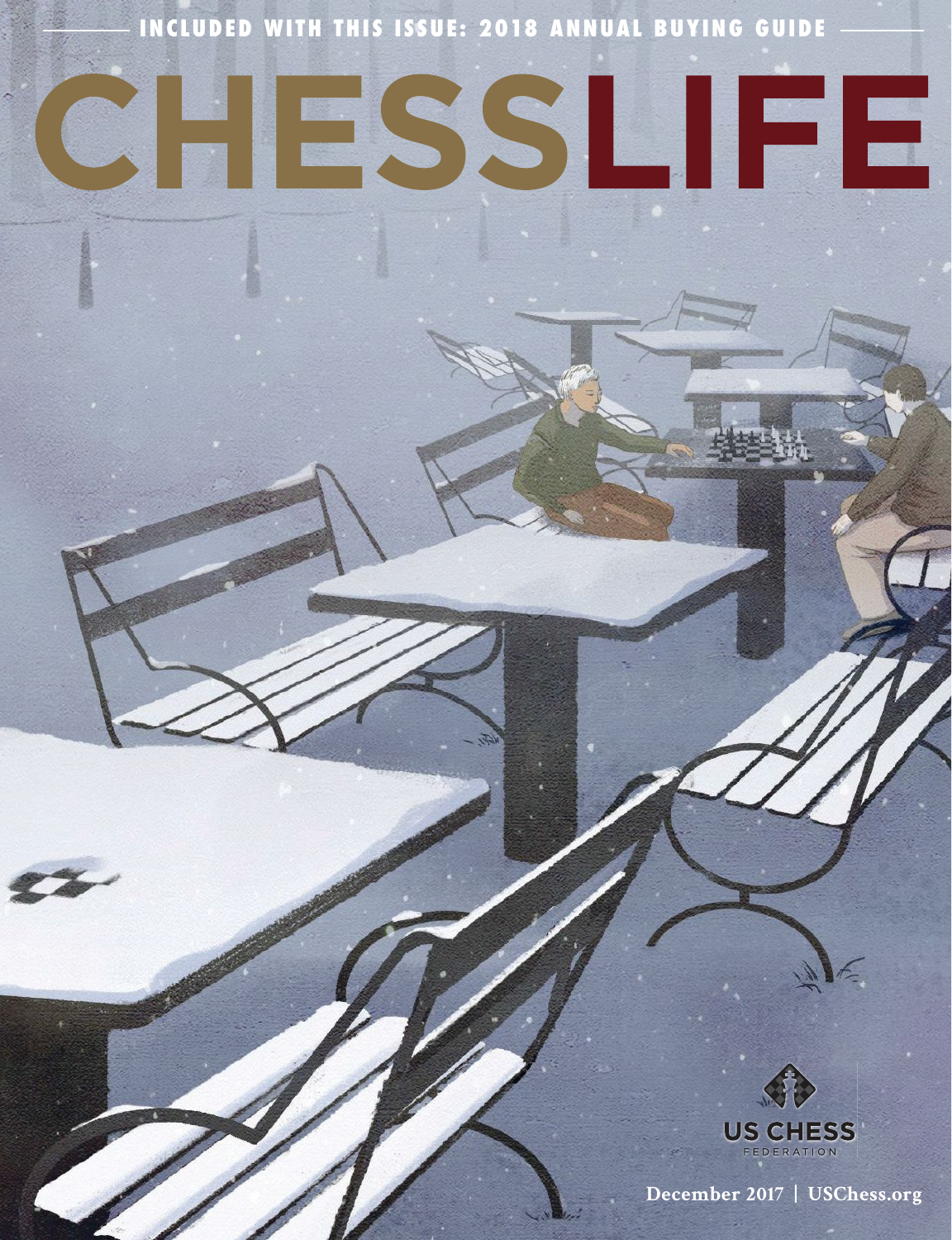# **Chess Music** *&*

"Chess, like love, like music, has the power to make men happy."

—Siegbert Tarrasch

*By* **DR. ALEXEY ROOT, WIM, AND WILLIAM ROOT**

Frandmaster Levon Aronian has been on the FIDE top 10 list<br>for the past 12 years, reaching the number two spot from 2012-<br>2014 and again in 2017. After winning the 2017 Saint Louis for the past 12 years, reaching the number two spot from 2012- 2014 and again in 2017. After winning the 2017 Saint Louis Rapid & Blitz, Aronian commented that he has a "good ear for music." Moreover, he might have continued in music school if his teacher had not hit him with a ruler every time he made a mistake. Aronian continued in chess school instead. The authors of this article interviewed Aronian via Facebook Messenger 10 days after he won the 2017 World Cup.

Aronian improvises with pieces of music during his chess games. He elaborated, "I like having melodies in my head, and trying to find an alternative development for the theme is something that I have always found to be enjoyable. During the game, it is a way to distract the brain from chess and then to bring it back into the chess game with a fresh perspective."

Aronian also listens to music when studying chess. He wrote, "I

generally like to be distracted when I train (focusing too much is not too beneficial for my decision-making). Thus, music can have educational and inspirational effects on me during analysis."

Like the jazz soloists he listens to, such as Eric Dolphy, Aronian balances excitement and structure. He explains, "Often I get excited if I see a way to create a mess, but sometimes I choose the solid option if it does not take away the chance to add spice later in the game. The freedom of choice is something one can always create. Bravery through improvising should not be an issue as long as it is sometimes rewarded."

#### MARVIN GAYE OF CHESS

According to Aronian's Facebook and Twitter pages, the composer and performer Ned Rothenberg once called Aronian the "Marvin Gaye" of chess. Rothenberg messaged, "I actually called him something like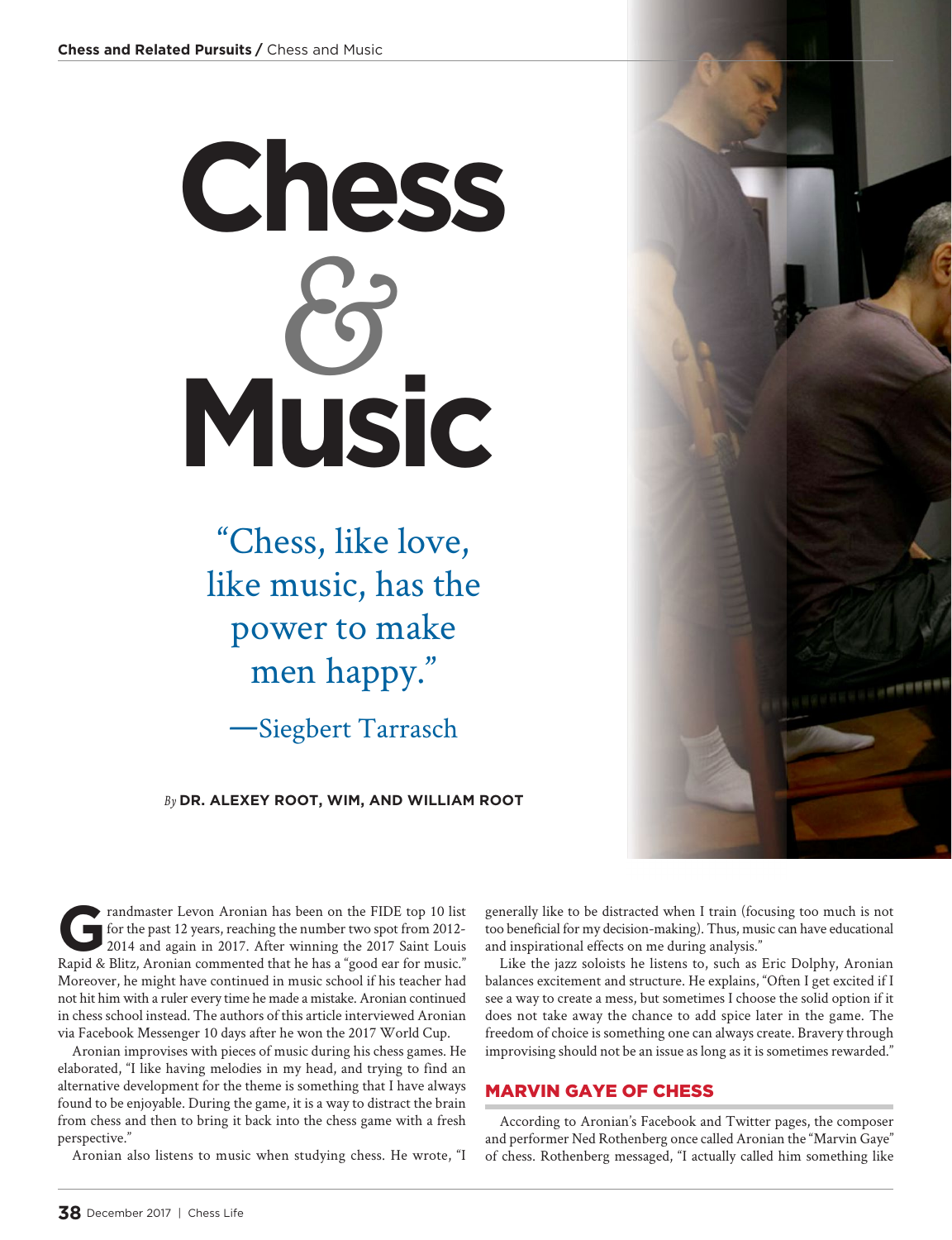

the Roger Federer of chess and Aronian said, 'I'd rather be Marvin Gaye' and I replied, 'Sounds good to me!'"

In July of 2016, Rothenberg's Brooklyn, New York, apartment was the setting for a chess night with Aronian and several musicians. Two of those musicians have US Chess ratings: Paul Herzman (1846) and Ellery Eskelin (1682). Since Eskelin is at the forefront of improvising music worldwide, we asked him to email us about improvising in music and in chess. Eskelin responded, "In music, to improvise like a composer means to take in the 'big picture,' not just concentrate on one's own playing. Sometimes we call it 'telling a story.' I think what Levon was encouraging us to do on the chessboard was similar. To take a little more time, to carry out a plan rather than simply responding to events. Levon played blindfolded, three games simultaneously, while having a casual conversation with some of the other guests in attendance. I was expecting surprising moves and positions, yet everything seemed pretty

normal. Yet as the moves progressed, I was seeing fewer and fewer good options in my position. It was as if a boa constrictor was slowly tightening around my neck.

"Afterwards he told me where I went wrong, for example, 'You played d5 too soon.' None of us had a chance against him, of course. But even in these casual games he took things seriously enough that we learned something."

#### PORTISCH'S SECRETS

Ranked number three in the world on several FIDE lists in the early 1980s, Grandmaster Lajos Portisch was also usually in the top 10 from 1967 to 1987. Gambit Publications Editor FM Graham K. Burgess provided an excerpt from Portisch's latest book, *My Secrets in the Ruy Lopez* (see sidebar page 41), which was one of four books nominated for the English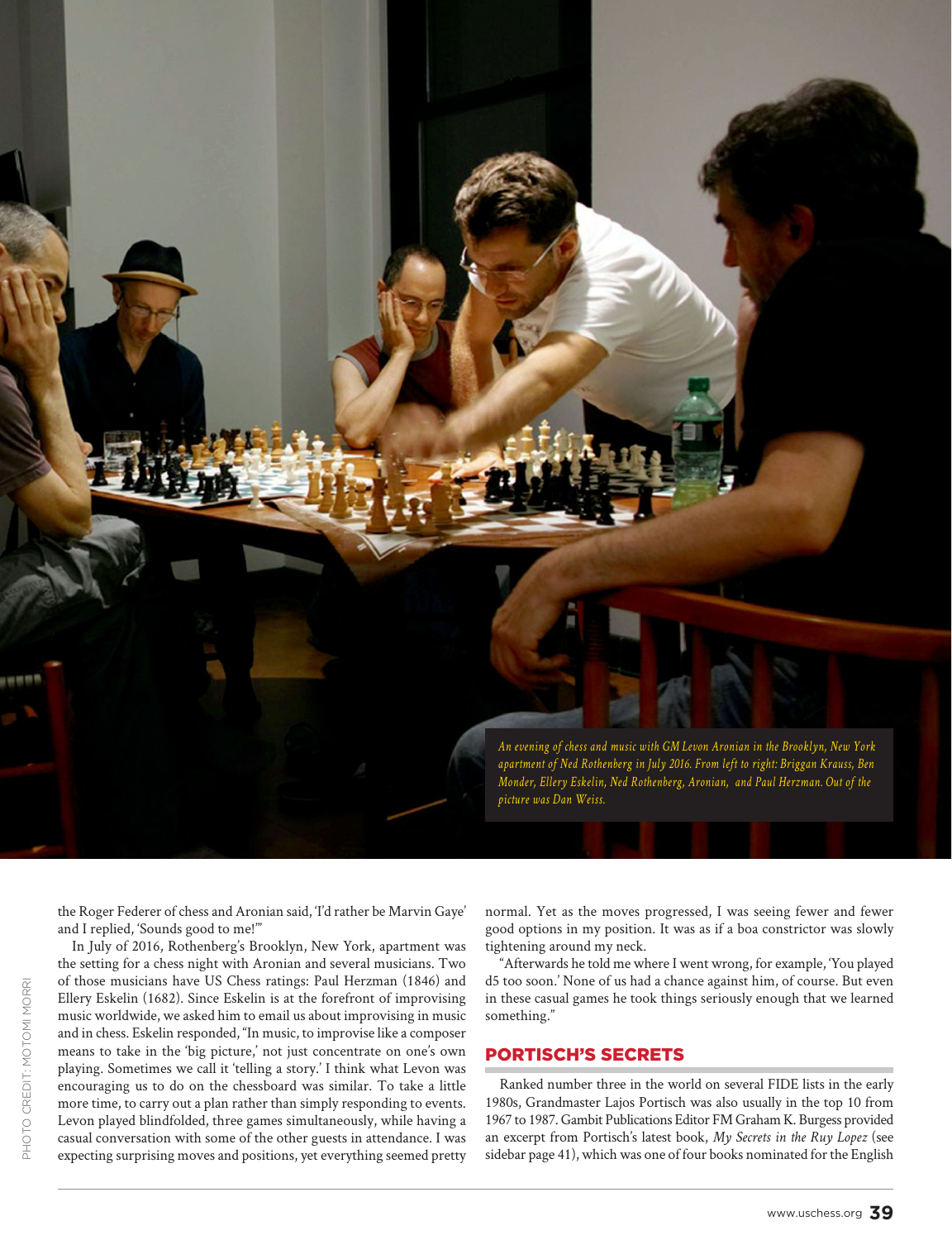

*Zographos, Achilleas.* Music and Chess: Apollo Meets Caissa. *Russell Enterprises, 2017. ISBN: 978-1-941270-72- 1 (print), ISBN: 978-1-941270-73-8 (eBook). FAN. 224 pages. (Available from* www.russell-enterprises. com/upcoming-publications/music-and-chessapollo-meets-caissa, *\$24.95)*

Chess Federation (ECF) 2017 Book of the Year award, ultimately won by *Timman's Titans*.

The ECF judges wrote, "When a player as renowned as Portisch (eight times a world candidates qualifier), who was famed for his meticulous opening preparation, writes his first book in English (as far as the judges are aware) on the Ruy Lopez, it is eagerly anticipated and does not disappoint. ... Portisch also includes perceptive comments on the chess world and players he encountered during his long career, which greatly adds to the book's value." Relevant for this article, Portisch's book includes music references.

In an email interview with the author, Portisch shared his love for music and his stories about two chess and music legends, World Chess Champion Vasily Smyslov (a semi-professional baritone) and World Championship Candidate Mark Taimanov, a concert pianist. Portisch also commented on François-André Danican Philidor (top chess player and composer, France), Ferenc Erkel (composer, Hungary), and Sergei Prokofiev (composer and strong amateur chess player, Russia).

#### FRENCH DEFENSE OF MUSIC

Portisch wrote, "Usually Smyslov and I spoke more about music than chess. We often performed together at different chess gatherings. Our repertoire featured Russian operas and romances. In Moscow, at the Petrosian Memorial in 1999, we sang together Anton Rubinstein's famous piece from the opera Nero 'Paju tebe, Boh Gimenej!' which is very favored with the Russian public."

Portisch continued, "At the Ladies-Veterans match (the Klompendans tournament) in Amsterdam at the end of 2001, I gave records of my music to all the participants. The records had a live recording of my recital of Russian romances and songs at the Russian Cultural Centre at Budapest. All the Russian participants appreciated my approach to the Russian music. Also at the 2001 match, Taimanov accompanied me on the piano when I sang German Lieder."

Portisch noted, "Whenever I sing for chess players my 'obligatory' song is *The Two Grenadiers* (from Schumann and Heine). And my comments on it: 'Now, dear chess friends! You may listen to the French Defense of music!'"

#### STAGE FRIGHT AND INTUITION

Both performing music and playing tourna ment games can cause stage fright. Portisch emailed, "Obviously there is some kind of anxiety in singers and chess players as well. But in my case it is different. Stage fright disappears after the first tone; in chess, it may last longer. Therefore, I have never been late to the chessboard for a tournament game. Actually, I usually sat at my board a few minutes early, before the game started. Also, I never made my first move at once. When playing with white, I always imitated thinking although obviously I knew what move I was going to play. Being a religious person, I always used to pray a little before the chess game and before a music recital as well."

Music and chess both use intuition. Portisch explained, "For composers—like Philidor, Erkel, and Prokofiev—intuition probably helped their work. My intuition, my secret feeling for selecting openings or lines, helped me in my work. I was not a master of calculation—like Karpov for example—so in my tournament games I laid stress on my intuition rather than calculating long variations. On the other hand, relying on intuition was one of my weaknesses, too."

#### APOLLO MEETS CAISSA

A piano teacher from Greece, Achilleas Zographos, is also a FIDE Instructor. FIDE lists his last name as Zografos and his rating as 2097. In 2017, Russell Enterprises published Zographos' book, *Music and Chess: Apollo Meets Caissa.* In it, Zographos wrote, "Over the past years, I have been thinking about the connection between chess and music. Mathematics is a main common denominator, a fact that will be highlighted accordingly throughout this book. Being a professional music teacher, my interest in the subject grew when I started teaching chess. While reading a lot, attending seminars for trainers and getting some experience, I noticed many similarities in the teaching process."

National Master and FIDE Instructor Alex King also sees links among chess, math, and music. King is the director of Mississippi Achievement Through Chess (MATCH), a program within the Center for Mathematics and Science Education at the University of Mississippi. He graduated from the University of Southern California in 2011 with a bachelor of arts in Music and has performed professionally on piano and bass, including at the Montreal Jazz Festival.

King emailed that in both math and chess "lines intersect, sequences are ordered, points are visualized on a coordinate plane." Moreover, the skills needed to succeed in math and chess are similar. According to King, some of those skills are "focus, patience, visualization, learning

### **A Camp for Music and Chess**

Located in Jemez Springs, New Mexico, Hummingbird Music Camp was founded in 1959 by Kenneth Lloyd and Wanda Higgins. Their oldest son Elliott (1941-2014) was a professional French horn player, orchestra conductor, and a founder of the International Horn Competition of America. He created chess week at Hummingbird. Head instructors included IM Jack Peters (1981-1990), WIM Alexey Root (1990s and early 2000s), and National Master Robert Haines (2000s onward).

For the summer of 2017, FM Will Wharton was the chess instructor. As in past summers, chess and art ran concurrently with music and many activities overlapped. For example, all campers sat around the campfire and listened to stories, hiked to the waterfall, shared cabins and the cafeteria, and camped out for one night. Notable Hummingbird alumni include the 1997 World Junior Champion GM Tal Shaked, GM Jesse Kraai, and National Master Lior Lapid.